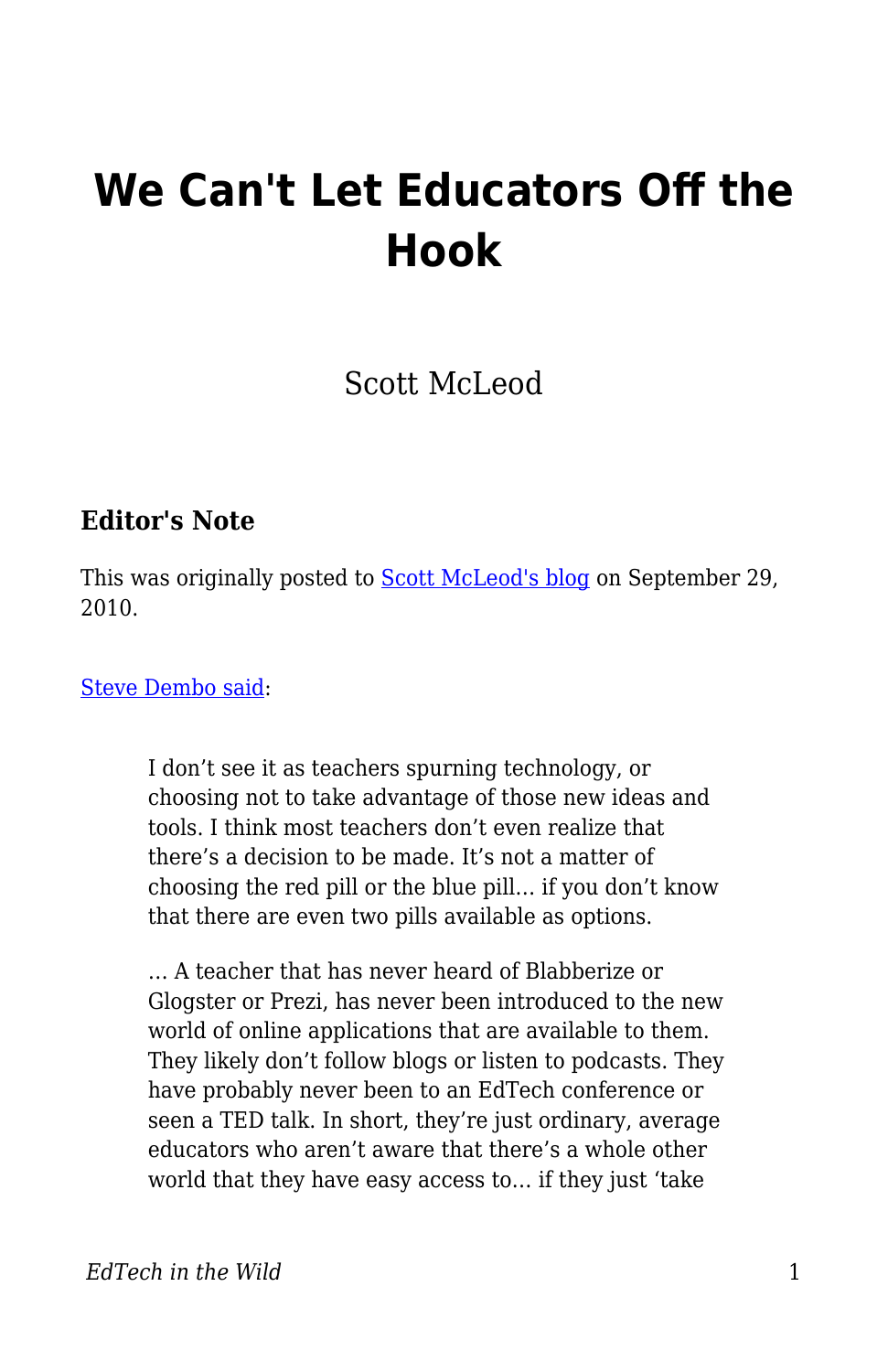the blue pill'.

… I'm all for conversations about 'big' change. And yes, I agree, it's not the technology, it's the pedagogy. However, I also think that you need at least a minimal base to build from before you can have those conversations. And the vast majority of the educators in this country do NOT have that base yet.

Every day that I present for educators, I have a greater appreciate for how distorted the view is as seen through the eyes of a typical EduBlogger. In fact, the majority of the voices in the EdTech Community are so far ahead of the curve that it doesn't even seem like their on the same road anymore. Most educators have never listened to a podcast, much less created one. They've never edited a wiki, much less started one of their own. So how on earth could they be expected to have a rational conversation about the impact new technologies are having on the skill sets our students need? Simply put, they can't. The majority of the voices many of us listen to on a regular basis… actually represent just a tiny fraction of the educators out there. We're the minority, the outsiders, the ones who talk using strange terms involving words with far too many missing vowels.

#### [Darren Draper said:](http://drapestakes.blogspot.com/2010/09/reality-of-matter-edchat.html)

the large majority of teachers that I know are very caring individuals that believe firmly in life-long learning. Most love teaching because making a difference in the lives of our youth can be the most rewarding profession on the planet. Most love kids, love community, and want to share. It's not that they don't want to try new things, it's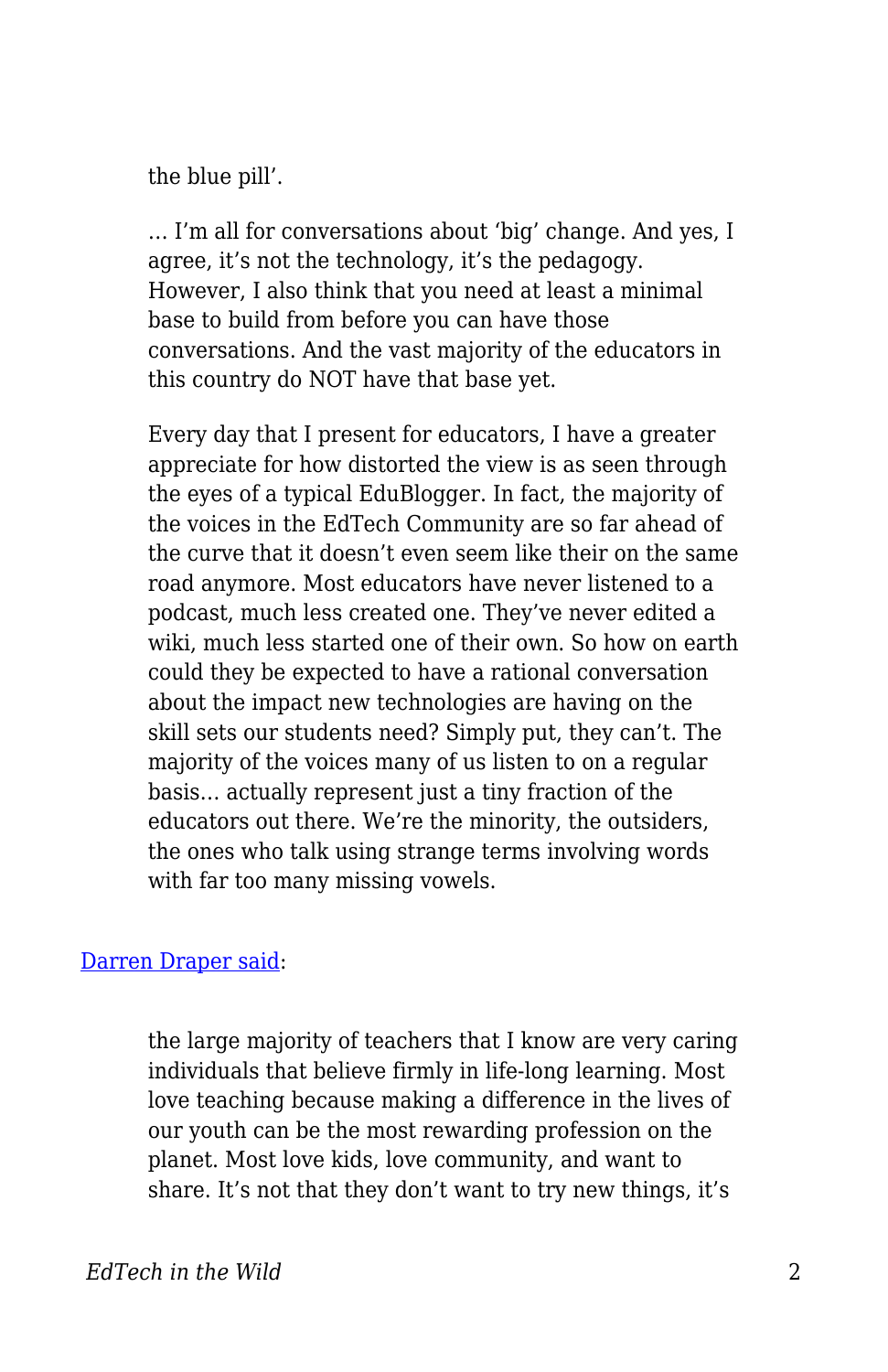not that they're lazy, and it's not that they're incapable. Rather, it's that their priorities don't always line up with those of other progressive educators in and out of the blogosphere. I'm not saying it's right, but I am trying to describe the reality that so many in the blogosphere seem to misunderstand.

#### [Darren also said:](http://drapestakes.blogspot.com/2009/11/those-content-to-lurk.html)

Those content to lurk but still hesitant (or unable, for whatever reason) to contribute.

The fact of the matter is that there exist a very large number of effective educators that are simply not able to contribute in any significantly recurrent amount to online discussion. All told, it's not that they're incapable of participating and it's not that they're unwilling. Rather, this group maintains perceived silence online because their professional priorities prohibit them from spending the time or energy required to provide plausible contribution.

To which I say, **NO, WE CAN'T LET EDUCATORS OFF THE HOOK**. Whether they're teachers or administrators or librarians or education professors, they have a voluntarily-assumed, paid responsibility to be relevant to the needs of children and education TODAY and to prepare graduates as best they are able for TOMORROW. 'Professional priorities' must be aimed at preparing students for the world as it is and will be. Otherwise, what are educators there for?

You can't 'firmly believe in life-long learning' and simultaneously not be clued in to the largest transformation in learning that ever has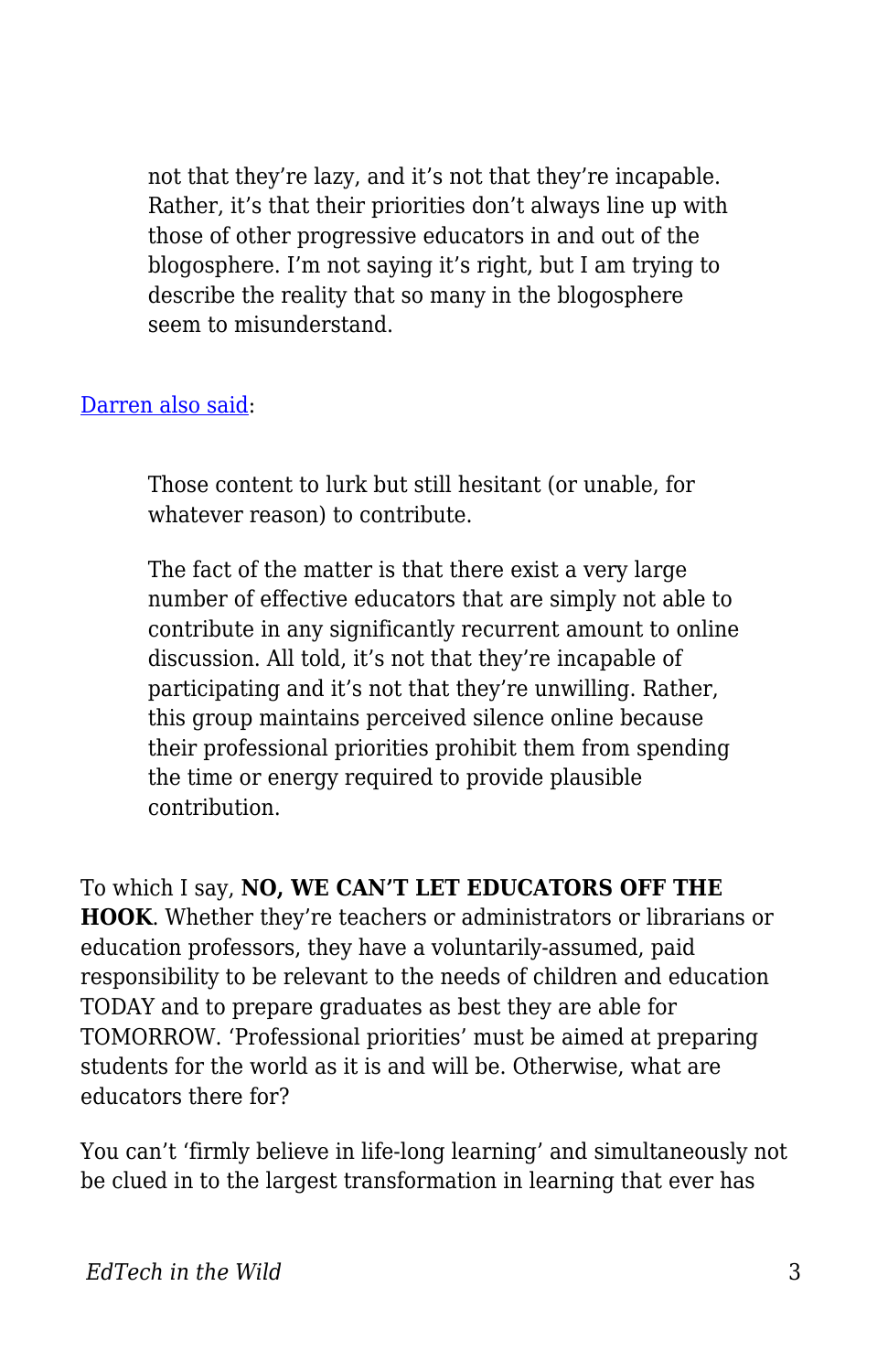occurred in human history. Those two don't co-exist. Being a 'life-long learner' is not [ignoring what's going on around you](http://dangerouslyirrelevant.org/2010/07/no-thanks-i-choose-to-do-nothing.html); you don't get to claim the title of 'effective educator' if you do this.



[My fish hook](http://www.flickr.com/photos/80522246@N00/362335282/)

Look, it's not like those of us who now 'get it' were born with this knowledge. We weren't like this at the beginning. At some point in our personal histories we were the same as these educators that for some reason now get to be labeled as 'unable' to do this. *Unable to do this? Poppycock.* At no time in the personal computer / Internet era has this technology and social media stuff been easier to initiate. It's not like back when you needed to know computer coding. Want to use a wiki? Click Edit; type; click Save. Want to leave a comment on a blog? Click on Comments; type in your name, e-mail, school web site, and comment; click on Save. There isn't an educator alive who 'can't do that.' They engage in similarly-easy activity every time they search or order something online.

The reason many of us now 'get it' is because we realized that the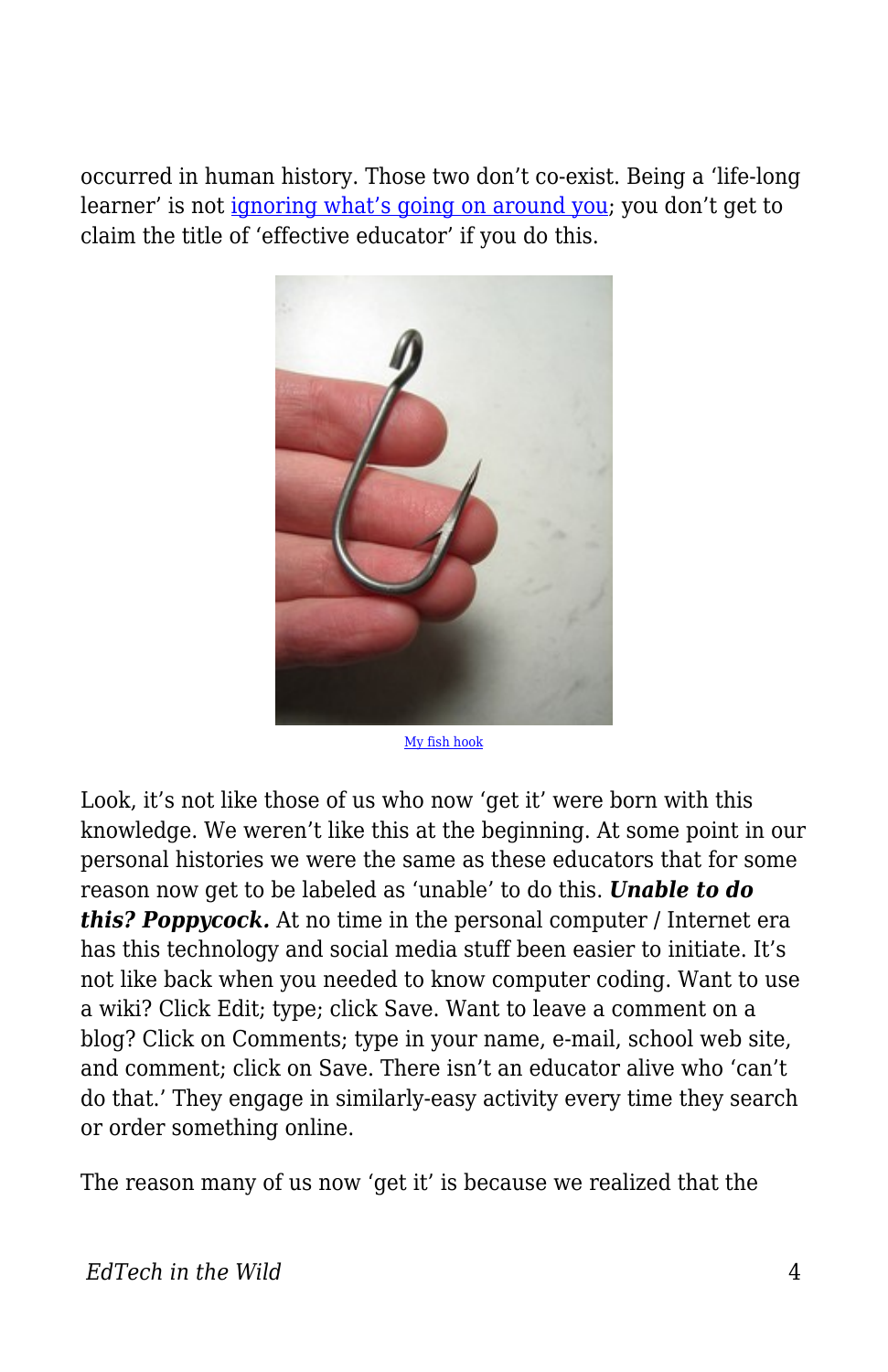world is changing, we recognized our responsibility to our students and schools, and *we dived in and learned as we went along*. Changing inertia into momentum, not waiting for someone to hand us the answer, taking responsibility ourselves rather than blaming others for our own inactivity – *that's what lifelong learners do. That's what effective educators do. That's what we owe our children.*

If you're a teacher / administrator / librarian / education professor that somehow 'doesn't even realize [yet] that there's a decision to be made,' should you even be working in a school or university? Don't our children and our school systems need and deserve someone who's in a different place than you are? It's one thing to still be a learner; heck, we're all learners with this technology stuff. It's another to opt out or not even recognize the choice. If we look at what our kids need, shouldn't we replace you with someone else?

It's not about us. It's not about our personal or professional priorities and preferences, our discomfort levels, or any of that other stuff that has to do with *us*. It's about our students: our children and our youth who deserve at the end of their schooling experience to be prepared for the world in which they're going to live and work and think and play and be. That's the obligation of each and every one of us. No educator gets to disown this.

We can't let educators off the hook. Not a single one. So keep that fishhook firmly wedged in their mouths. Keep tugging them along on the line. Keep scooping them up in our nets. Feed them tasty tidbits if need be. Do whatever it takes to make this happen. But insist on them doing the same.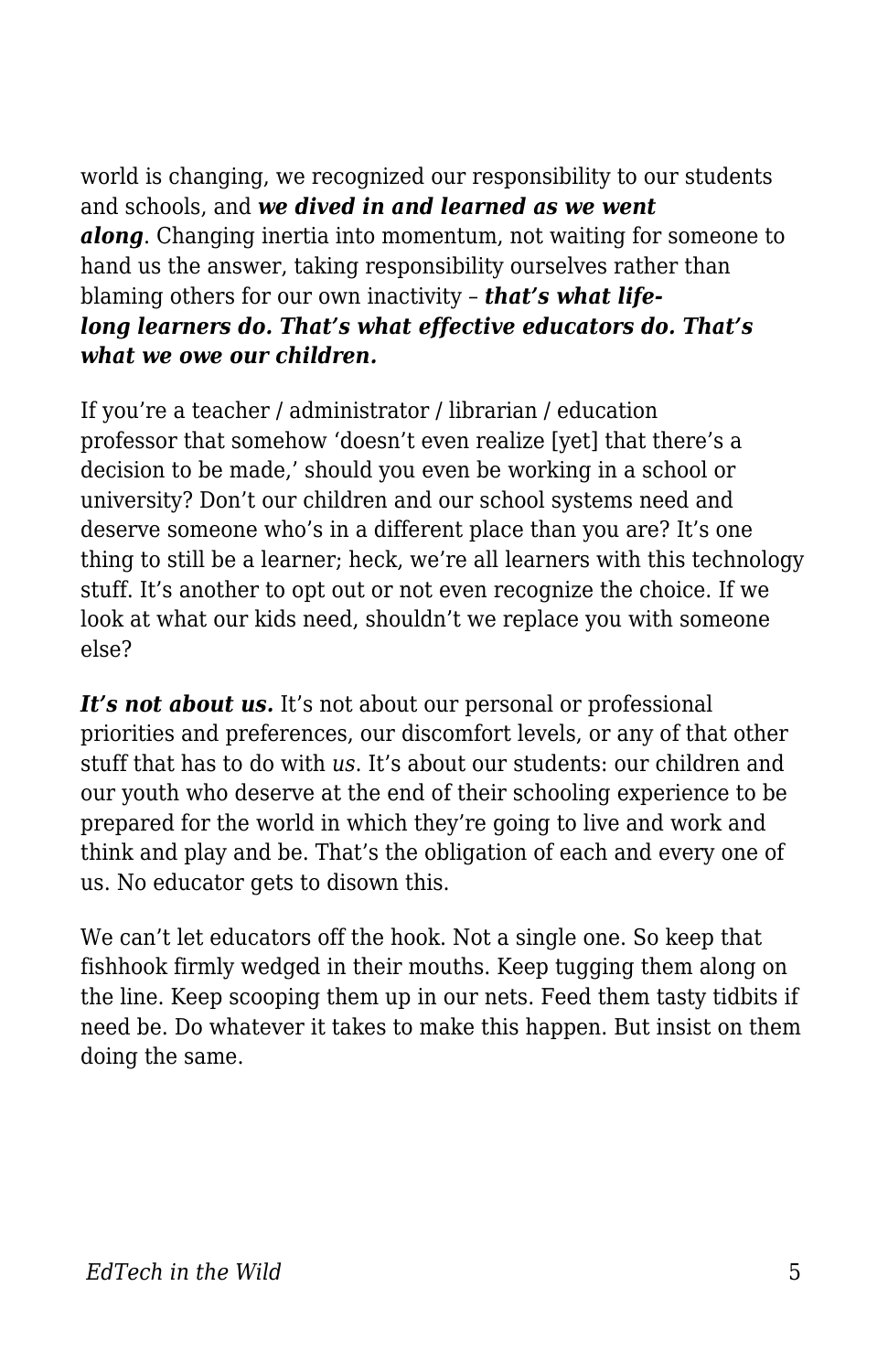

[Slide – Should teachers get to choose?](http://dangerouslyirrelevant.org/2008/10/slide-should.html)

## **What do you think?**

Should teachers be allowed to choose whether or not they will integrate technology in their classrooms?

- a. Yes
- b. No